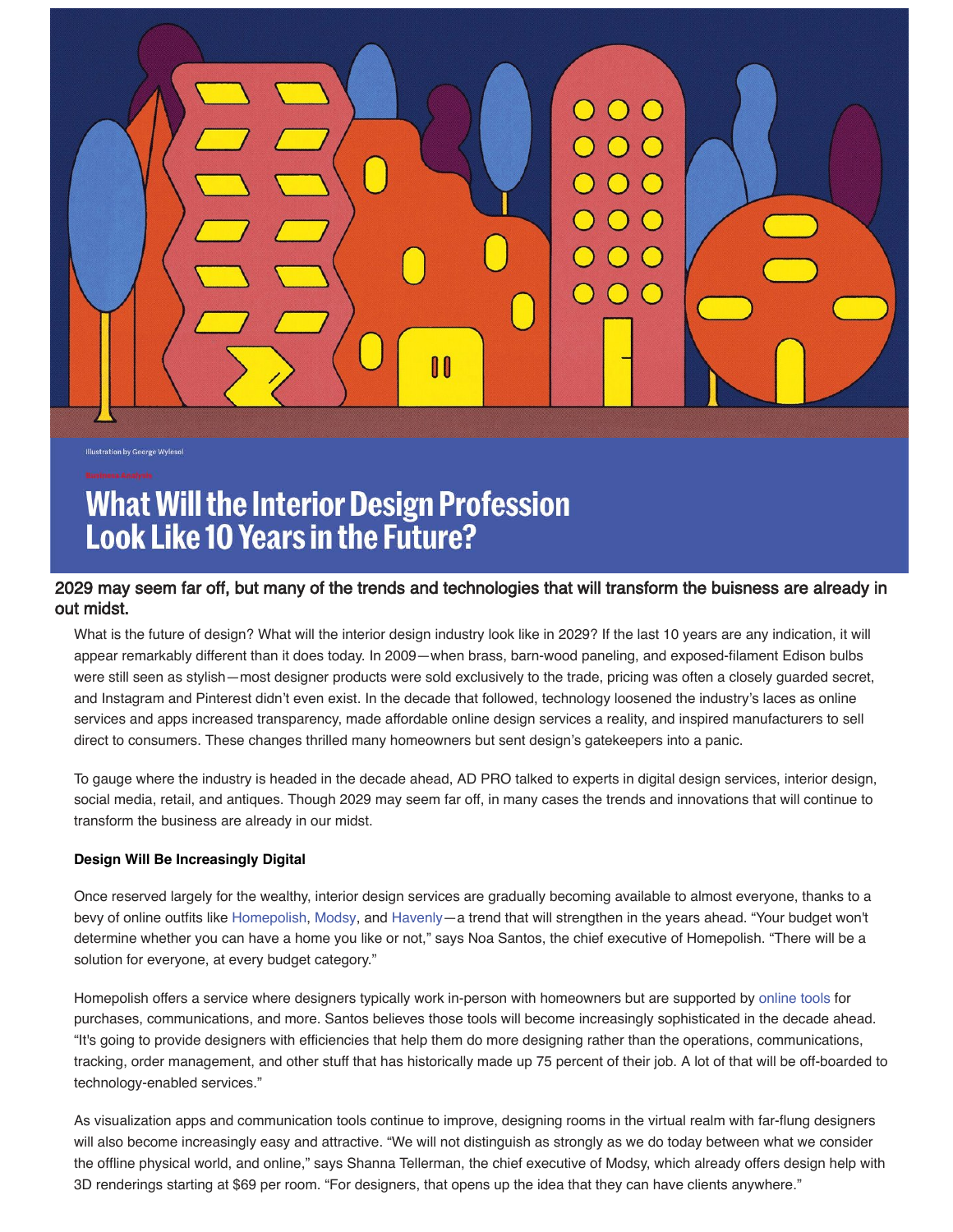Indeed, as technology improves, Tellerman expects 3D visualization, including advances in the augmented reality and virtual reality services already offered by some start-ups, to be at the heart of most design decisions. "Ten years from now, people will use visualization for buying furniture no matter whether they're going into a store to buy a piece, trying to lay out an entire room, or hiring an interior designer. It's going to be an expected part of the flow," she says. "You'll be able to take a few pictures of your room, and it will be developed into a 3D model in a couple of seconds."

## **Originality Will Be More Important Than Ever**

As designer products and services become increasingly accessible to a broader audience, and as services like Pinterest, Instagram, and [Houzz](https://www.architecturaldigest.com/story/houzz-designers-petition-visual-match-ecommerce) spawn lookalike interiors, the wealthiest clients will increasingly search out one-of-a-kind interiors from the pros.

"There will always be a market of people who want something that isn't seen everywhere, and that isn't available to everyone," says the New York designer [David Kleinberg](http://dkda.com/). "People in the high-end, bespoke marketplace will look further for novel things, oneof-a-kind things, and commissioned pieces. In the last number of years, we've seen an expansion of creative people working at a small scale, doing really beautiful one-off work. That kind of craftsmanship will become even more prized."

Jamie Drake of the New York design firm [Drake/Anderson](http://drakeanderson.com/category/portfolio/) concurs. "For designers working for the very lucky people, the few who are the one-tenth of one percenters, the business will continue to be pretty much the same," he says. "We get to do things that are truly bespoke and couture—two terribly overused words, for the most part—but what we and our peers do is about creating beautiful solutions that are totally fabricated for the specific clients and their needs."

However, that doesn't mean the business won't evolve. As manufacturers that once sold exclusively to the trade become increasingly open to dealing with individual homeowners, many design firms may shift their focus to charging fees for up-front design services and away from markups on purchased goods. "The markup on purchases may become old school because people can click and purchase things on their own," says Kleinberg.

# **Social Media Will Mean Business**

Over the past decade, social media has changed from online curiosity to big business. For designers, it is now an effective way to showcase completed projects, highlight new product launches, and ultimately meet clients. In many cases, "it's become their portfolio," says Elizabeth Blitzer, founder of the design-focused public relations agency [Blitzer & Company,](https://www.blitzerandcompany.com/) which works with clients such as Thomas O'Brien, Alexa Hampton, and Bunny Williams Home.

As such, Blitzer expects social media will become increasingly polished and business-centered. "It's going to get more and more refined, and less and less haphazard," she says, noting that the current rage for paying influencers to pose with a company's products is already making social media less authentically personal than it used to be. "People are going to be investing money in photo shoots that are meant for social media, versus more casual posts."

Laura Bindloss, founder of the design-centric public relations agency [Nylon Consulting,](http://www.nylonconsulting.com/) predicts that social media will grow to include full virtual walkthroughs of designer projects. "You will be able to walk a real home or a conceptual home using visualization and virtual reality on a social media platform," she says. "That will impact the way that designers pitch clients."

At the same time, by allowing them to tell their stories in such a rich way, "designers are going to go the way of the celebrity chef," Bindloss says. "Ten years ago, chefs weren't celebrities, but TV made them famous. I think interior designers will follow."

## **Brick-and-Mortar Will Get Smarter**

As e-commerce sites have nibbled at the profits of traditional shopping giants, the retail landscape has undergone its most radical change in a century. But that doesn't mean brick-and-mortar retail is dead—there's a reason digitally driven companies like